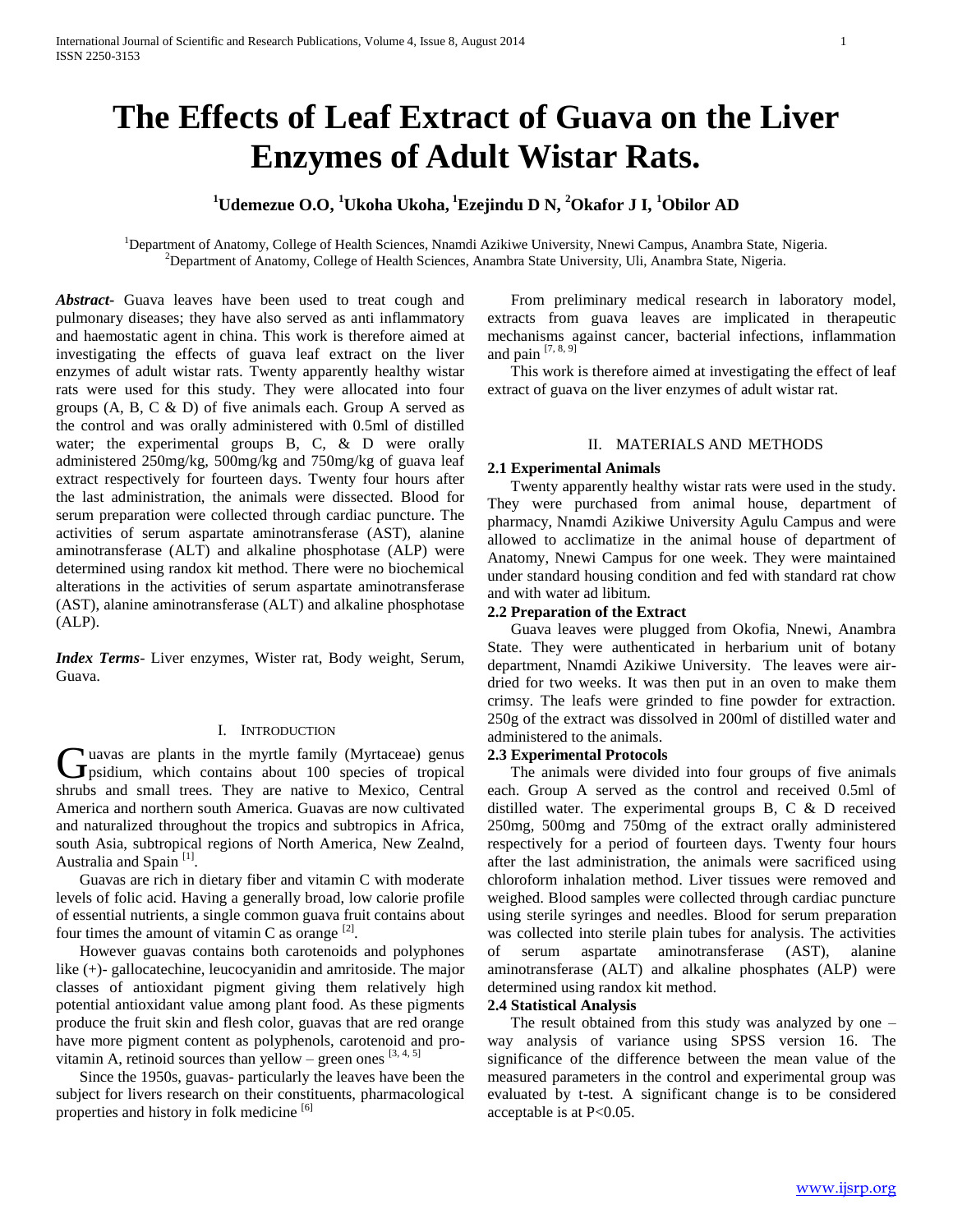## III. RESULTS

## **3.1: Morphometric Analysis of Body Weights**

**Table1: comparison of mean initials and final body weight in all the groups (A, B, C & D) (Mean ± SEM given for each measurement)**

| Group                   | Group A            | Group B           | Group C           | Group D             |
|-------------------------|--------------------|-------------------|-------------------|---------------------|
| Initial body weight (g) | 180. $40 \pm 2.40$ | $200.00 \pm 4.60$ | $220.40 \pm 2.60$ | $240+10+4.20$       |
| Final body weight (g)   | $191.10 \pm 3.60$  | $215.80 \pm 2.80$ | $225.20 \pm 4.10$ | $249 - 20 \pm 7.10$ |



**Figure 1: Bar chart showing the mean initial and final body weight**

## **3.2: Morphometric Analyses of Liver Weight**

| Table 2: Comparison of mean relative liver weight of the entire groups $(A, B, C, \& D)$ |  |
|------------------------------------------------------------------------------------------|--|
| (Mean $\pm$ SEM given for each Measurement)                                              |  |

|                            | irour<br>orvuv           | rour<br>----               | $\tilde{\phantom{a}}$<br>-<br>Group | orour        |
|----------------------------|--------------------------|----------------------------|-------------------------------------|--------------|
| $ -$<br>$LIVe^*$<br>weight | -<br>'46<br>л.<br>ິ<br>ີ | ∩^ 1 ∩<br>) 1 U<br>ັ້ນ ເມີ | 200<br>,,,80                        | 200<br>v.zov |



**Figure 2: Bar chart showing the relative liver weights of all the groups**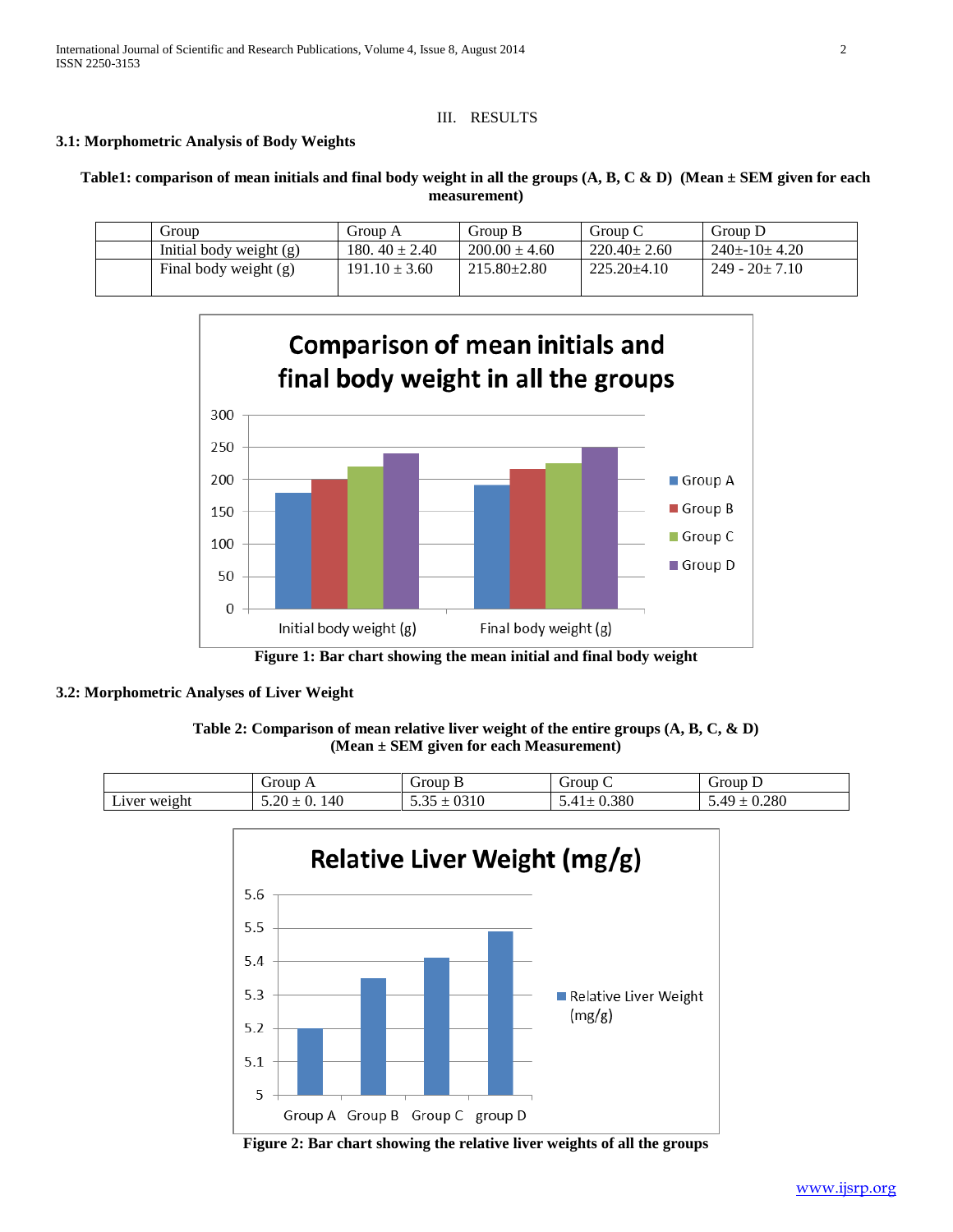**3.3: Activities of serum levels of aspartate aminotransferase (AST), alanine aminotransferase (ALT) and alkaline phosphates (ALP)**

**Table 3: comparison of activities of serum levels of aspartate aminotransferase (AST), alanine aminotransferase (ALT) and alkaline phosphates (ALP)**

| Liver   | Group A            | Group B             | Group C            | Group D            | $F$ – ratio | Sig of Prob |
|---------|--------------------|---------------------|--------------------|--------------------|-------------|-------------|
| markers |                    |                     |                    |                    |             |             |
| ALP     | $137.94 \pm 11.76$ | $326.70 \pm 124.79$ | $376.20 + 75.50$   | $352.63 + 75.50$   | 12.30       | P < 0.05    |
| AST     | $28.42 \pm 7.879$  | $27.63 + 7.484$     | $28.00 \pm 3.404$  | $27.77 \pm 3.816$  | 45.04       | P < 0.05    |
| ALT     | $79.96 \pm 54.012$ | $78.54 \pm 69.081$  | $77.44 \pm 70.340$ | $77.14 \pm 40.162$ | 7.58        | P < 0.05    |

## IV. DISCUSSION

 Knowledge of the health attributes of plants dates back thousands of years. Today scientific research has identified essential minerals and compounds in plants that are not only required for proper nutrition, but are responsible for health maintenance and disease prevention. These health promoting compounds are referred to as phytonutrients.

 Physiochemical analyses of guava leaf reveal alkaloids, anthocyanins, carotenoids, essential oils, fatty acids, and flavonoids especially lectins, phenols, saponins, tannins, triterpenes and vitamin C  $^{[10, 11, 12, 13, 14, 15]}$ .

 In the present study, the mean initial and final body weight for the experimental groups  $(B, C \& D)$  treated with different doses of extract of guava leaves increased significantly with the control guava leaf extract in this instance functions primarily as a dietary supplement enhancing growth.

 The comparison of the mean relative organ (liver) weight of the experimental groups indicated no significant increase or decrease  $(P<0.05)$ . This could be as a result of physiochemical medicinal constituents of guava leaves and its antioxidant properties.

 The activity levels of aspartate phosphates aminotransferase (AST), alanine aminotransferase (ALT), and alkaline phosphotase (ALP) were statistically similar with the control. This could be as a result of its radical-scavenging activity.

#### V. CONCLUSION

 Guava leaf extract administered to animal in low and high doses did not induce adverse alterations in biochemical parameters of serum asparatate aminotransferase (AST), alanine aminotransferase (ALT), and alkaline phosphate (ALP).

#### **REFERENCES**

- [1] Hassimotto NM, Genovese MI & Lajolo FM (2005). Antioxidant activity of dietary fruits, vegetables and commercial frozen fruit pulps. Journal of Agriculture and food chemistry 53 (8): 2928-2935.
- [2] Nutrition data.com "Nutrition facts for common guava" Retrieved August 17, 2010.
- [3] Tomoaki M, Nori fumi H, Kayoko S, Yoshiyuki N, Isao T(1994). Identification of (+) –gallocatechin as a bio-ant mutagenic compound in Psidium guava leaves photochemistry 36(4): 1027-1029.
- [4] Seshadri TR, Krishna V (1965). Polyphenols of leaves of Psidium guavaquercetin, guaijaverin, levococyanidin and amritoside. Phytochemistry 4 (6): 989-992.
- [5] Jimenez- Escrig A, Rincon M, Pulido R, saura-calixto F (2001).Guava fruit as a new source of antioxidant dietary fiber. Journal of Agriculture and food chemistry 49 (11): 5489-5493.
- [6] Gurtierrez RM, Mitchell S, Solis RV (2008). Psidium guajava: a review of its traditional uses, physiochemistry and pharmacology. J. Ethnopharmacol 117 (1):1-27.
- [7] Ojewole JA (2006). Antinflammatory and analgesic effects of Psidium guajaya linn. Leaf extract in rats and mice. Methods and findings in Experimental and clinical pharmacology 28 (7): 441-446.
- [8] Kuan-chou C, chiu-Lan P, chiung-chi H, hour-mei C, Robert Y (2007). Brian derived metastic prostate cancer Du-145 cells are effectively inhibited in vitro by guava leaf extracts. Nutr. Cancer 58 (1): 93-106.
- [9] Mahfuzul MD, Bari ML, Juneja VK, Kawamotto 5 (2007). Antibacterial activity of guava and neem extracts against foodborne pathogens and spoilage bacteria. Foodborne pathogens and Diease 4(4): 481\_488.
- [10] Olajide OA, Awe SO, Makinde Jm (1999). Pharmacological studies on the leaf of psidium guajava. Fitoterapia 70:25-31.
- [11] Beyum S, Hassan SI, Siddiqui BS, Shheen F, Ghayur MN, Gilani AH (2000). Triterperiords from the leaves of psidium guajava. Phytochemistry 61 (4): 399-403.
- [12] Latza S, Gander D, berger RG(1996). Carbohydrate esters of cinnamic acid from fruits of pysalis persalis peruviana, Psidium guajava and vaccuinum vitis- idaea. Phytochemstry 43: 485.
- [13] Begum S, Hassan SI, Siddiqui BS (2002). Two new triterperoids from the fresh leaves of psidium guajava. Planta Med 68 (12): 1149-1152.
- [14] Ghosh P, Mandal A, Chakraborty (2010). Trterperoids from Psidium guajava with biocidal activity. Indian J. Pharm Sci. 72 (4): 504-507.
- [15] Chen KC, Chuang CM, linly (2010). The polyphenolics in the aqueous of psidium guajava kinetically reveal an inhibitium model on LDL glycation. Pharm Biol 48 (1): 23-31.
- [16] Metwally AM, Omar AA, Harraz FM, Sohafy SM (2010). Phytochemical investigation and antimicrobial activity of psidium guajava leaves. Pharmacogn Mag(23): 212-218.

#### AUTHORS

**First Author** – Udemezue O.O, Department of Anatomy,

College of Health Sciences, Nnamdi Azikiwe University, Nnewi Campus, Anambra State, Nigeria.

**Second Author** – Ukoha Ukoha, Department of Anatomy,

College of Health Sciences, Nnamdi Azikiwe University, Nnewi Campus, Anambra State, Nigeria.

**Third Author** – Ezejindu D N, Department of Anatomy, College of Health Sciences, Nnamdi Azikiwe University, Nnewi Campus, Anambra State, Nigeria.